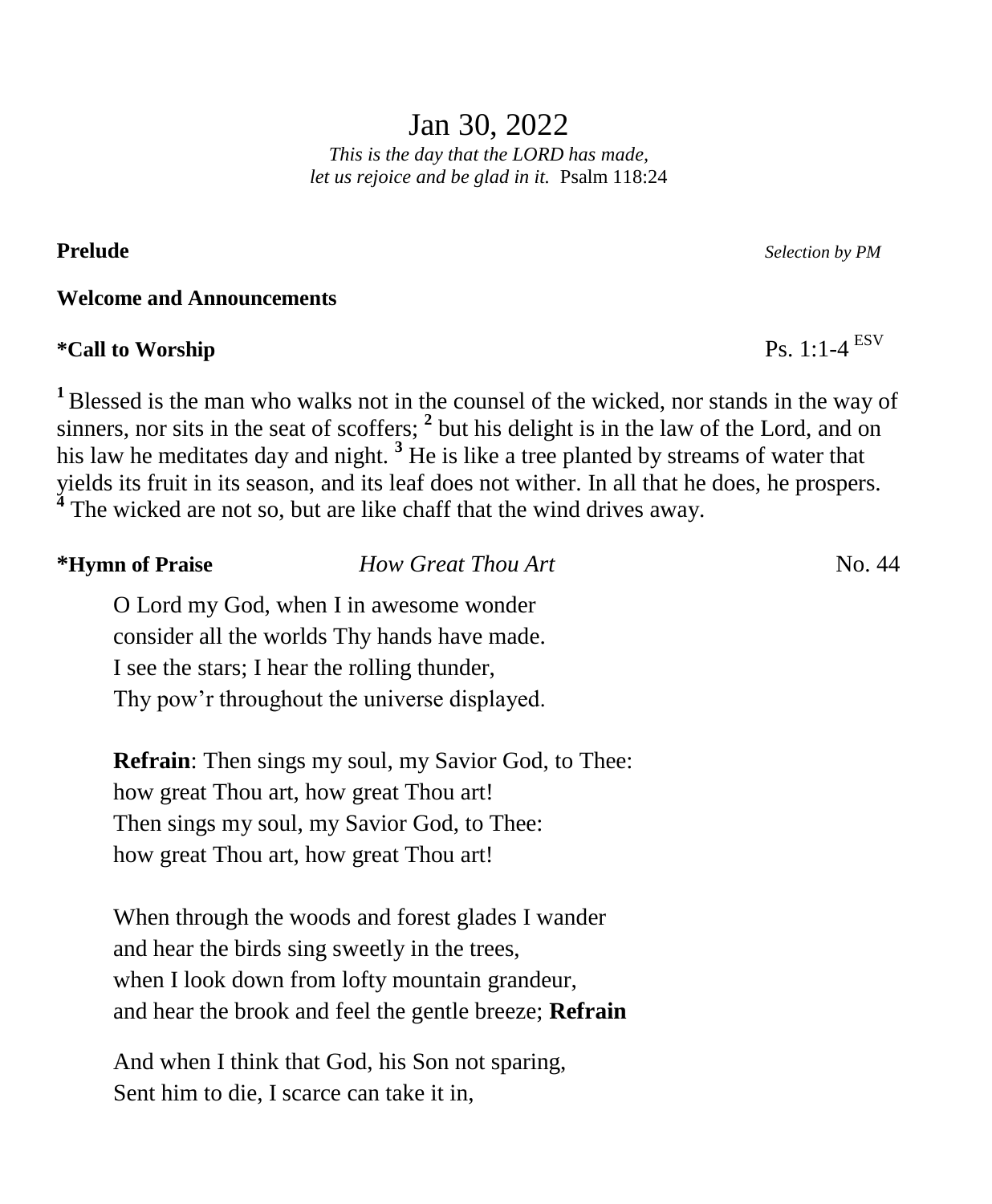That on the cross, my burden gladly bearing, He bled and died to take away my sin; **Refrain**

When Christ shall come with shout of acclamation and take me home, what joy shall fill my heart! Then I shall bow in humble adoration. and there proclaim, my God, how great Thou art. **Refrain** Hymns from *Trinity Hymnal* used by permission of Great Commission Publications. 

### **\*Prayer of Invocation & Adoration**

**Reading of the Law** Psalm 119:33-56 (pg. 829-830 Trinity Hymnal)

### **Prayer of Confession**

Father, forgive us, for we have sinned against you and are justly deserving of your wrath and condemnation. Please do not treat us as our sins so rightly deserve, but cleanse us yet again of all our transgressions of your law, through the lifeblood of your only son, Jesus Christ. Forgive us of seeking our joy, our identity, our peace of mind, our sense of selfworth, our praise, and our very lives in that which is not you. For whatever does not proceed from faith is sin. Awaken us more to see the sin that still abides in our own redeemed hearts and cause us to lean more and more on your means of grace to draw us closer to our precious Savior and to put these sins to death. Encourage us with your promised Holy Spirit and continue to lead us in your righteous paths, in Jesus name, Amen.

### **Assurance of Pardoning Grace**

Ps. 1:5- $6$ <sup>ESV</sup>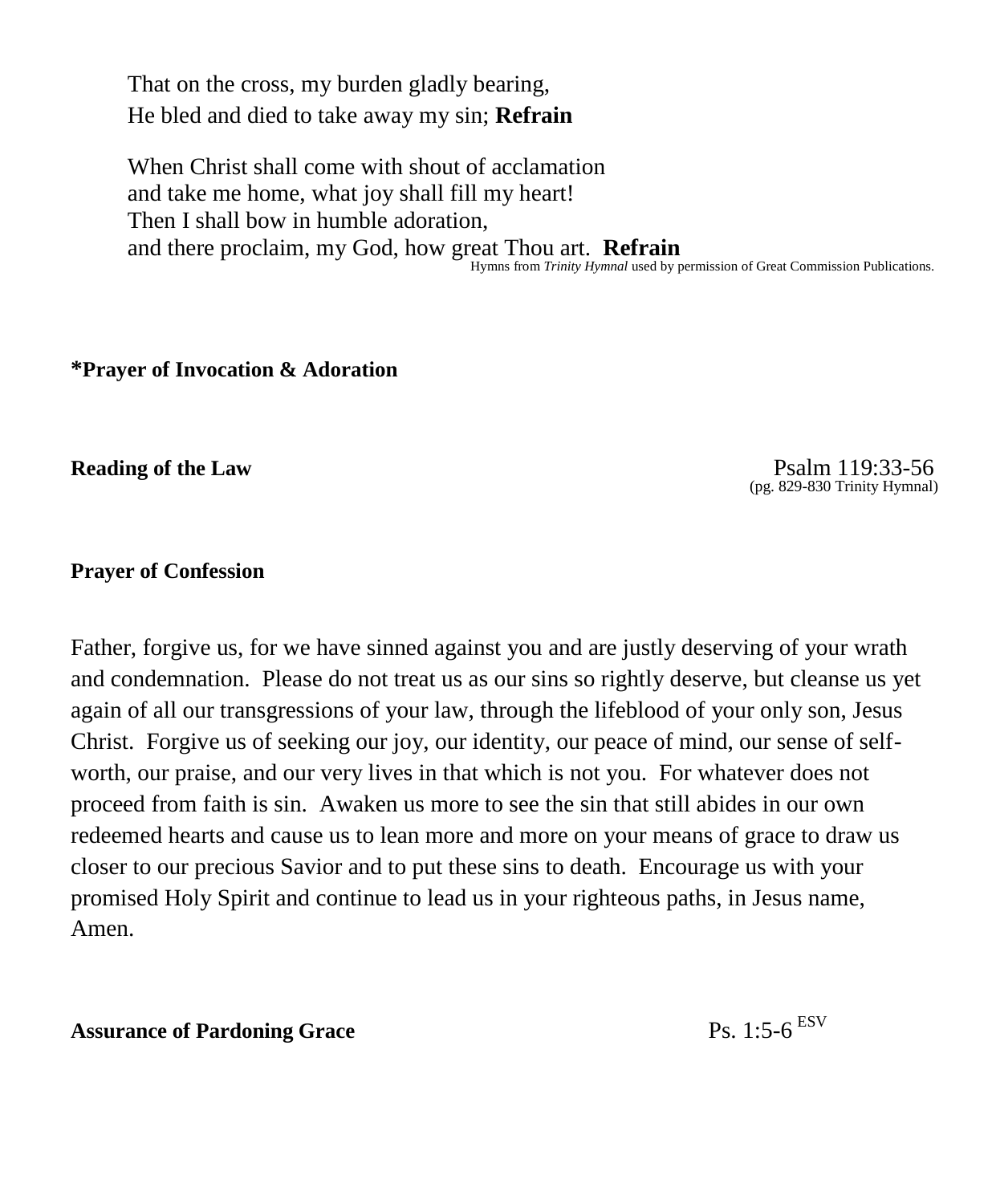<sup>5</sup>Therefore the wicked will not stand in the judgment, nor sinners in the congregation of the righteous; **<sup>6</sup>** for the Lord knows the way of the righteous, but the way of the wicked will perish.

### \***Hymn of Thanksgiving** *Psalm 121*

Tune: Dunee/ Hymnal #128 God Moves in a Mysterious Way

1 I to the hills will lift my eyes. From whence shall come my aid? 2 My safety cometh from The Lord Who heav'n and earth has made.

3 Thy foot He'll not let slide, nor will He slumber that thee keeps, 4 Lol, He that keepth Is-ra-el, He slumbers not nor sleeps.

5 The Lord thee keeps; the Lord thy shade On thy right hand doth stay; 6 The Moon by night thee shall not smite, Nor yet the sun by day.

7 The Lord shall keep thee from all ill; He shall preserve thy soul. 8 The Lord as thou shalt go and come Forever keeps thee whole.

*Trinity Psalter* used by permission of Great Commission Publications.

**Reception of New Members:** The Jones Family, Nick, Megan, Norah, and Evelyn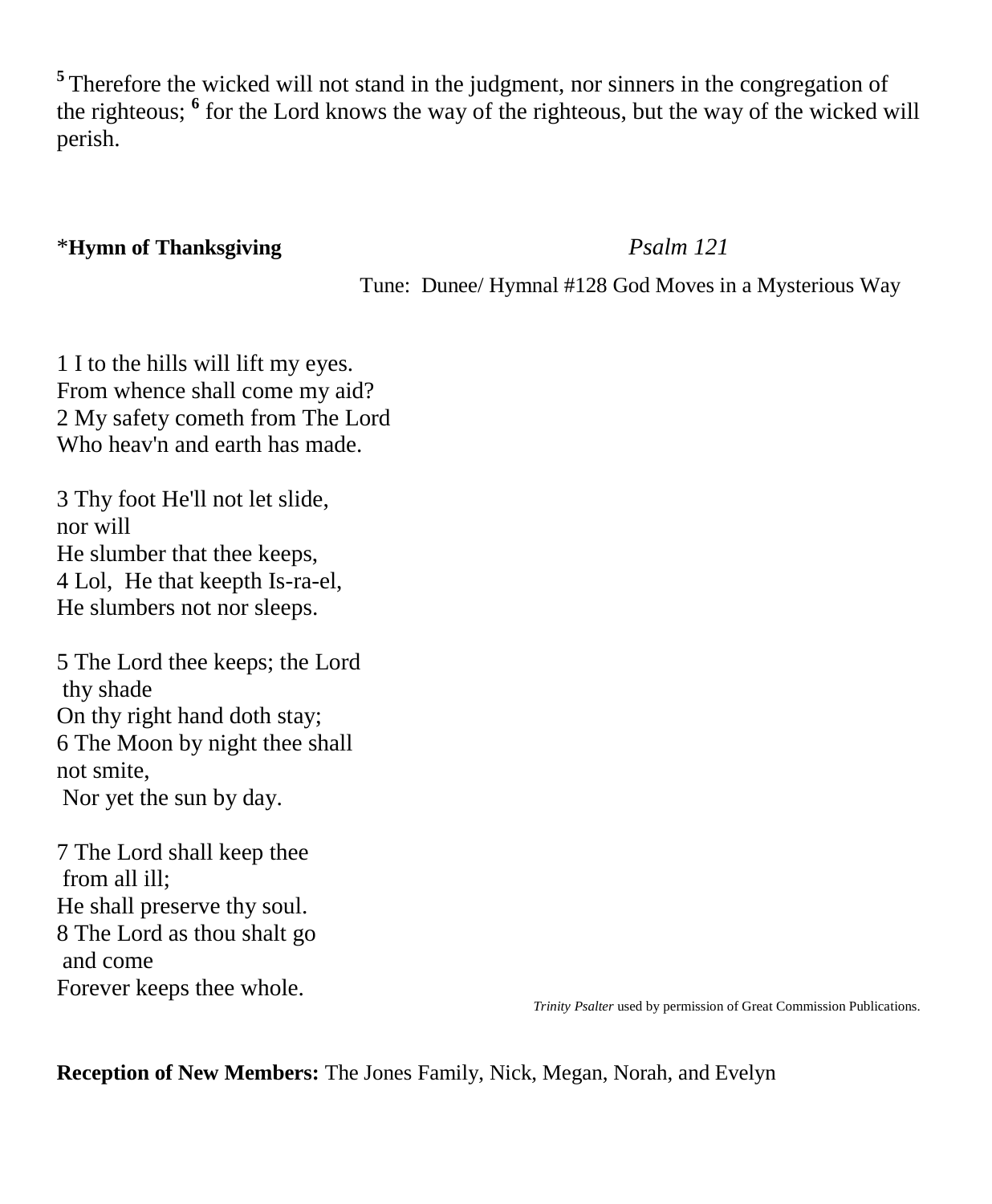**Scripture Reading Acts 2:29-47** ESV (Pew pg. 910/LP pg. 1136)

**Westminster Shorter Catechism 88-90**

## **Q. 88. What are the outward and ordinary means whereby Christ communicateth to us the benefits of redemption?**

A. The outward and ordinary means whereby Christ communicateth to us the benefits of redemption, are his ordinances, especially the word, sacraments, and prayer; all which are made effectual to the elect for salvation.

## **Q. 89. How is the word made effectual to salvation?**

A. The Spirit of God maketh the reading, but especially the preaching, of the word, an effectual means of convincing and converting sinners, and of building them up in holiness and comfort, through faith, unto salvation.

### **Q. 90. How is the word to be read and heard, that it may become effectual to salvation?**

A. That the word may become effectual to salvation, we must attend thereunto with diligence, preparation and prayer; receive it with faith and love, lay it up in our hearts, and practice it in our lives.

### **Prayer of Intercession**

**Offering** *Selection by PM* 

### \***Doxology** No. 731

Praise God, from Whom all blessings flow; Praise Him, all creatures here below;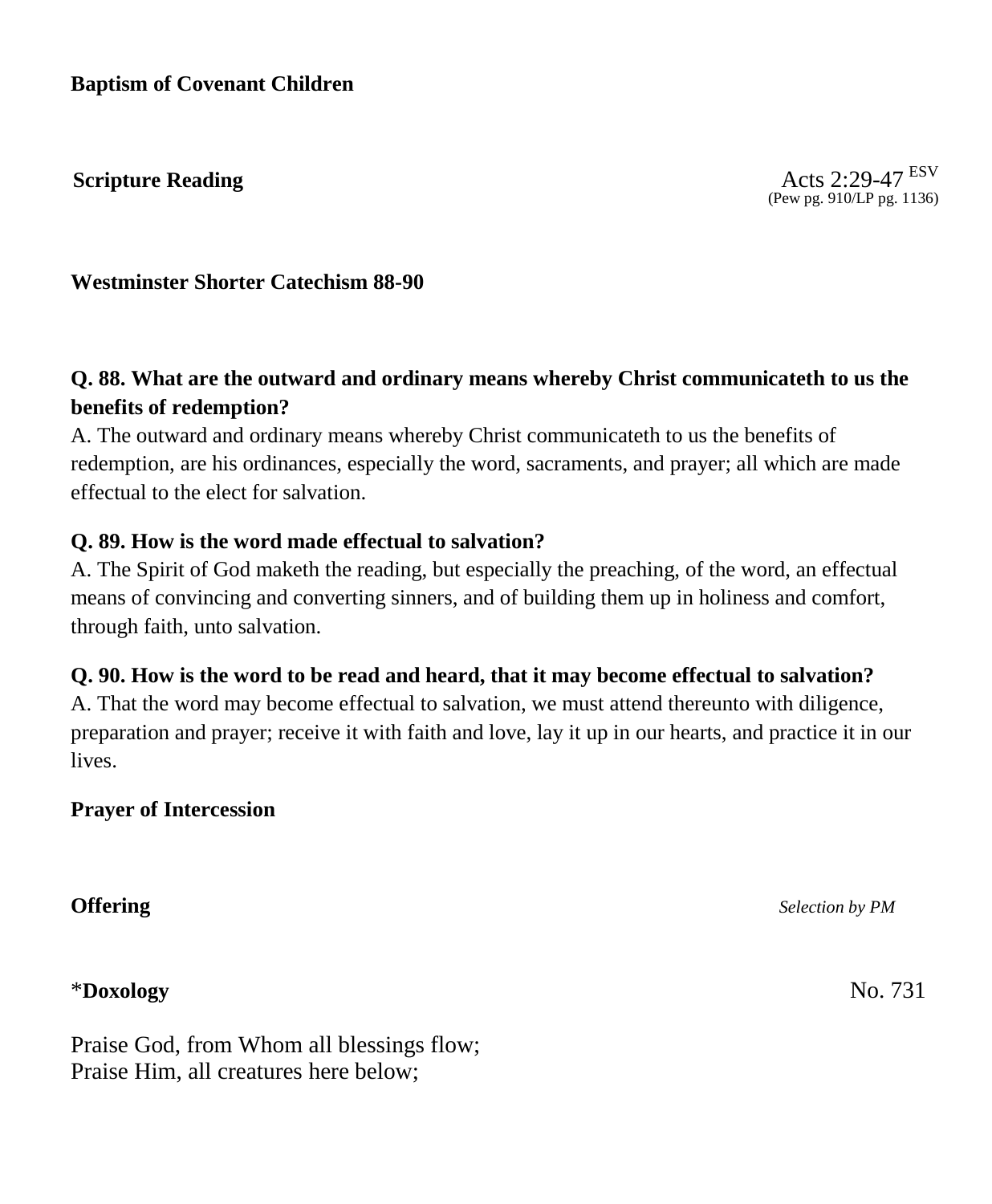Praise Him above, ye heav'nly host; Praise Father, Son, and Holy Ghost. Amen.

Hymns from *Trinity Hymnal* used by permission of Great Commission Publications.

### **\*Prayer of Thanksgiving**

**\*Hymn of Preparation** *He Will Hold Me Fast*

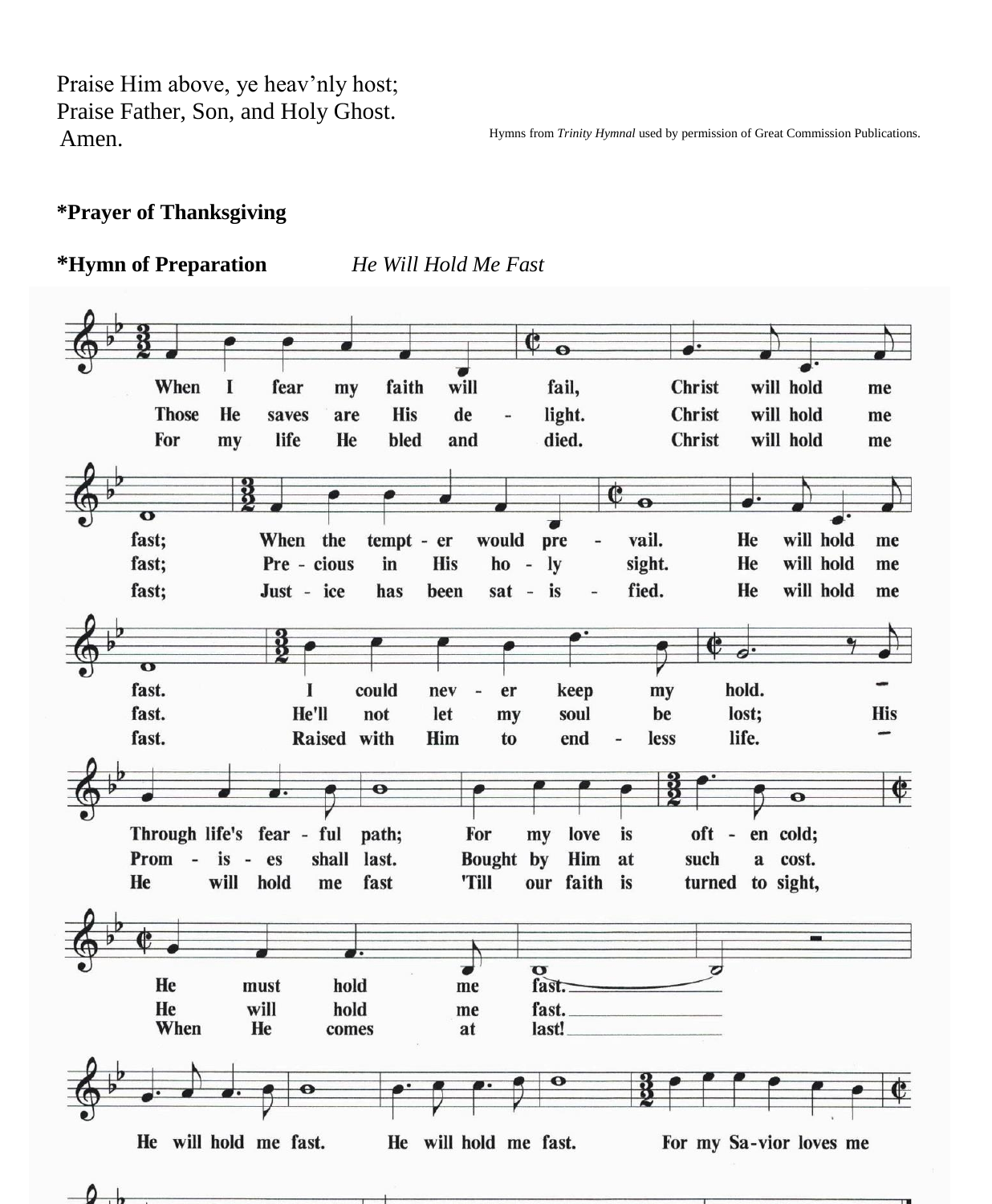**Sermon** *Innocence, Guilt, and Freedom Luke 23:1-25* <sup>ESV</sup>

(Pew pg. 1102/LP pg. 883)

1. Innocence

2. Guilt

3. Freedom

Questions:

- 1. Have you ever known someone who was deliberately cruel to the name of Jesus Christ for no apparent reason? What does this tell you about unbelief and unbelievers?
- 2. Was Pilate a reputable leader? Why or why not? What does this tell you about leadership in you're a) home, b) church, and c) state/federal government?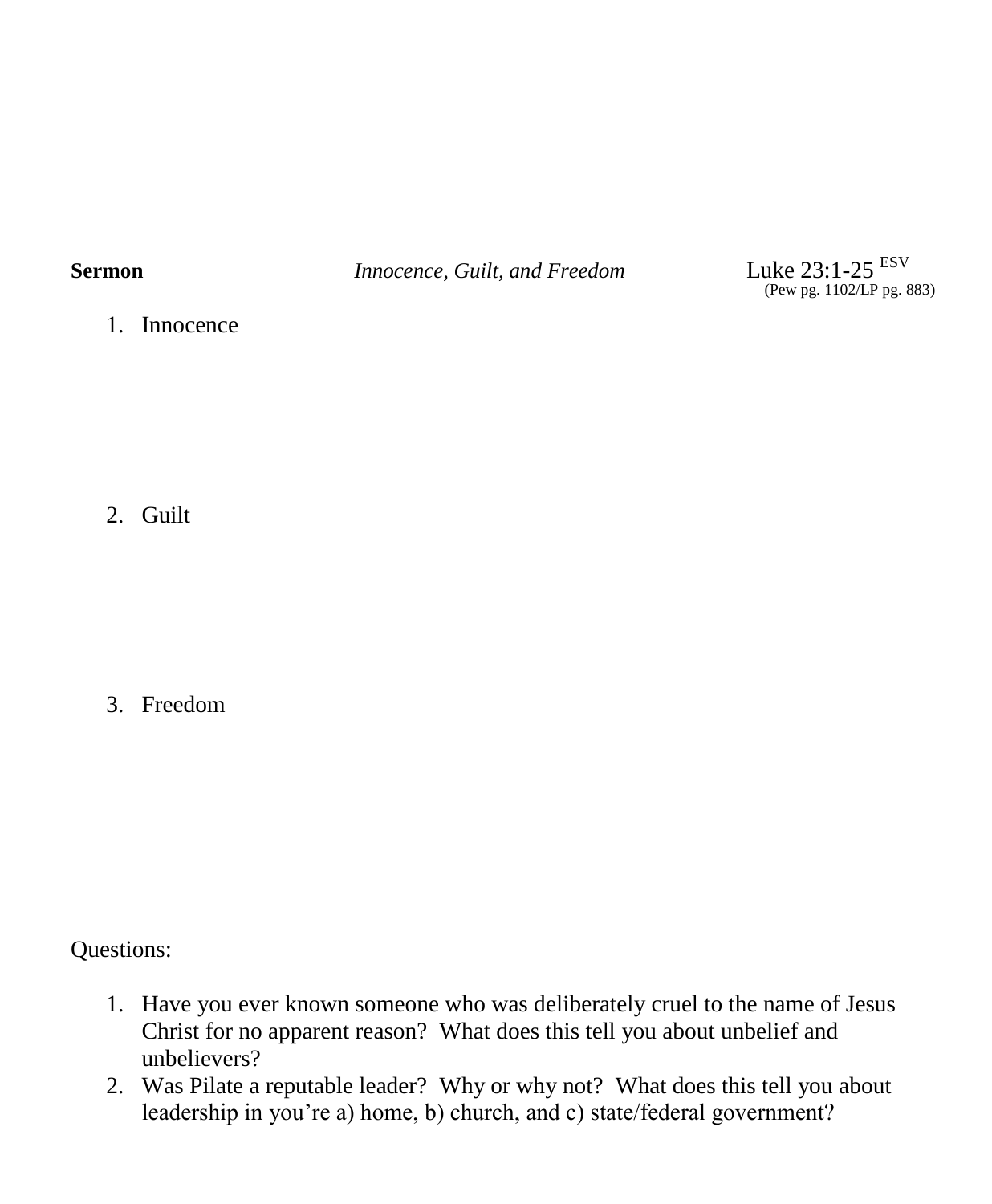- 3. How would you counsel someone who has been slandered by another person for their Christian faith? Do you think that more slander is coming to the church? How can we prepare to fight the good fight?
- 4. How does Jesus shame and suffering make you think about your own sin?
- 5. How would you counsel someone considering an abortion? Would you be willing to give them the support that they would need (spiritual, financial, time needed, etc.)?

# **\*Hymn of Response** *All for Jesus!* No. 565

All for Jesus, all for Jesus! All my being's ransomed powers: All my thoughts and words and doings, all my days and all my hours.

Let my hands perform His bidding, let my feet run in His ways; Let my eyes see Jesus only, let my lips speak forth His praise.

Worldlings prize their gems of beauty, cling to gilded toys of dust, boast of wealth and fame and pleasure; only Jesus will I trust.

Since my eyes were fixed on Jesus, I've lost sight of all beside; so enchained my spirit's vision, looking at the Crucified.

O what wonder! how amazing! Jesus, glorious King of kings, deigns to call me His beloved, lets me rest beneath His wings.

Hymns from *Trinity Hymnal* used by permission of Great Commission Publications.

## **\*Benediction**

## **\*Gloria Patri** No. 735

Glory be to the Father, and to the Son, and to the Holy Ghost; as it was in the beginning, is now, and ever shall be, world without end. Amen, amen.

Hymns from *Trinity Hymnal* used by permission of Great Commission Publications.

*Selection by PM*

**\* Congregation:** Please stand as able.

### **Postlude**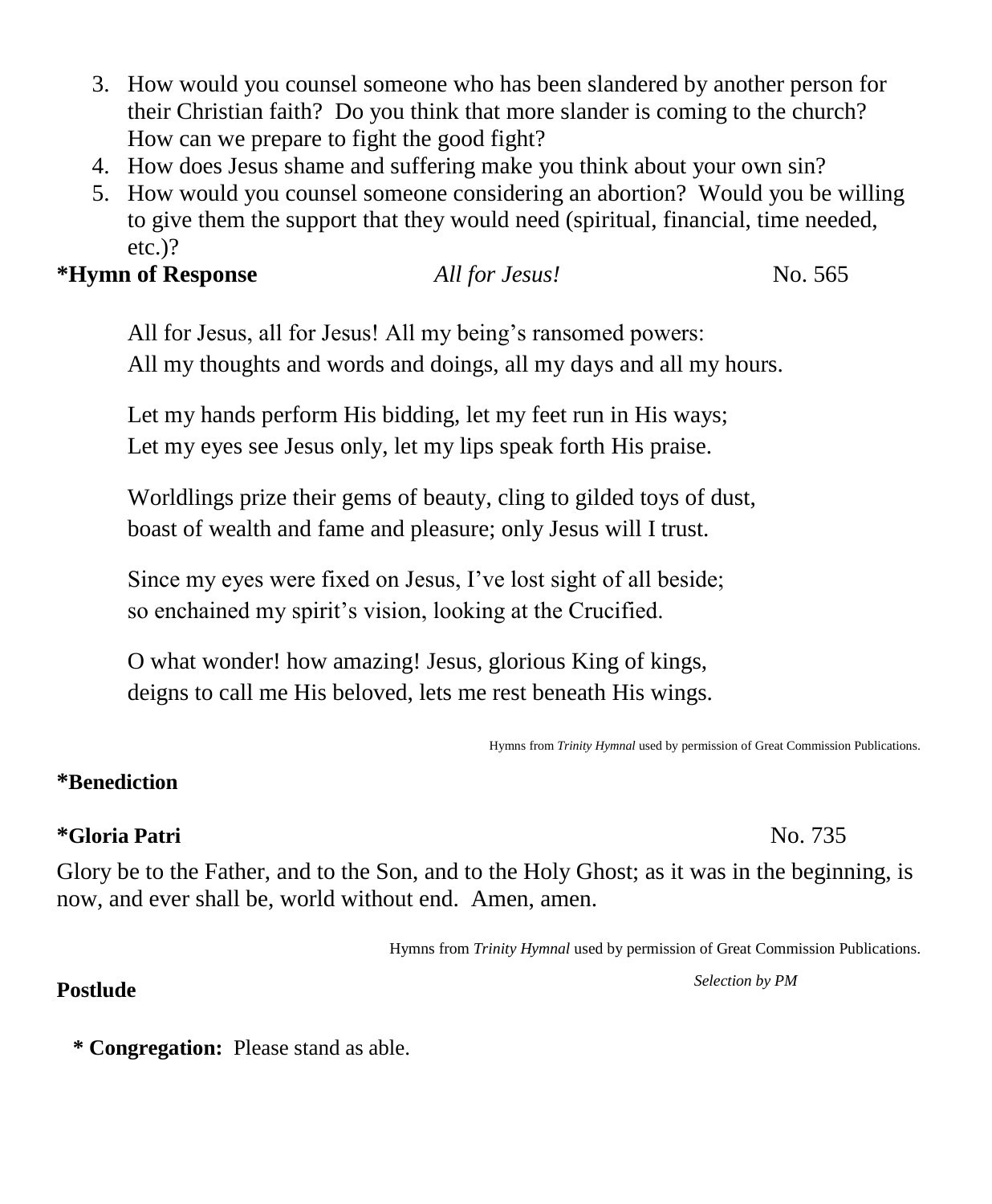**Intercessory Prayer** Bruce Hrivnak

## **Weekly Calendar**

| <b>DATE</b>       | <b>TIME</b> | <b>EVENT</b>                                     |
|-------------------|-------------|--------------------------------------------------|
| <b>SUN 1/30</b>   | $9:20$ AM   | <b>Sunday School</b>                             |
|                   | 10:30 AM    | <b>Worship Service</b>                           |
| <b>WED 2/02</b>   | 9:30 AM     | Women's Morning Bible Study (Hebrews 9:15-10:18) |
|                   | 6:00 PM     | <b>Family Night</b>                              |
| <b>THURS 2/03</b> | 6:30 PM     | <b>Men's Bible Study</b><br>(Hebrews 11:1-22)    |
| <b>SUN 2/6</b>    | $9:20$ AM   | <b>Sunday School</b>                             |
|                   | 10:30 AM    | <b>Worship Service - LORD's Supper</b>           |
| <b>WED 2/09</b>   | 9:30 AM     | <b>Women's Morning Bible Study</b>               |
|                   | 6:00 PM     | <b>Women's Evening Bible Study</b>               |
| <b>SUN 2/13</b>   | $9:20$ AM   | <b>Sunday School</b>                             |
|                   | 10:30 AM    | <b>Worship Service</b>                           |
|                   | 11:45 AM    | <b>Directory Photos</b>                          |
| <b>SUN 2/20</b>   | 9:20 AM     | <b>Sunday School</b>                             |
|                   | 10:30 AM    | <b>Worship Service</b>                           |
| <b>WED 2/23</b>   | 9:30 AM     | <b>Women's Morning Bible Study</b>               |
|                   | 6:00 PM     | <b>Women's Evening Bible Study</b>               |
| <b>SUN 2/27</b>   | 9:20 AM     | <b>Sunday School</b>                             |
|                   | 10:30 AM    | <b>Worship Service</b>                           |
|                   | 11:45 AM    | <b>Directory Photos</b>                          |